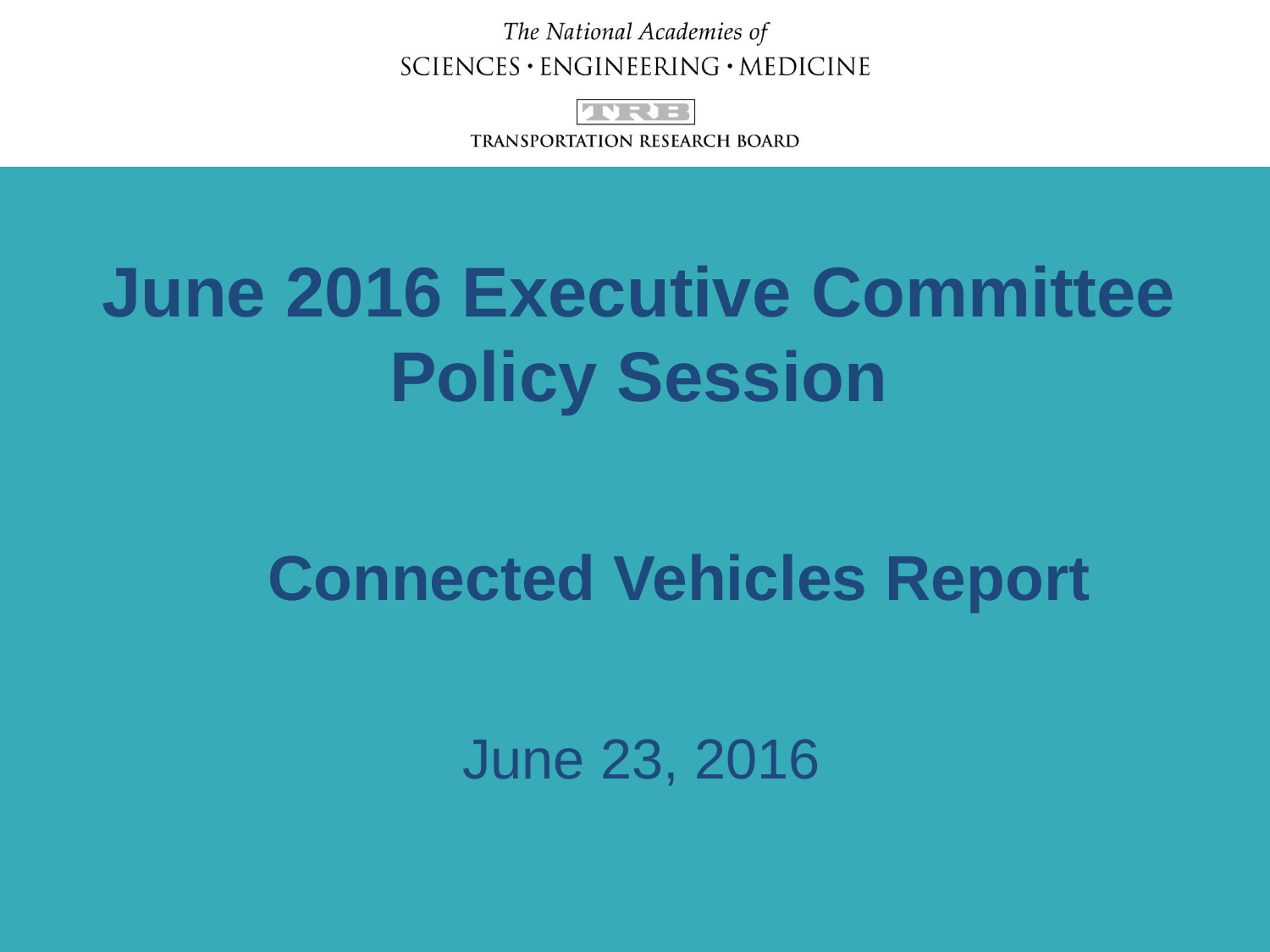#### **Illustrative Issues**

- 1. Connected vehicle raises safety concerns from cyber threats
	- Vulnerability to hacking of steering, throttle, brakes, exterior lighting, etc.
	- These concerns could slow public's acceptance of automated safety systems that are otherwise beneficial and in the public interest
- 2. Transportation agencies have a stake in ensuring that vehicles/traffic are not vulnerable to cyberattack
	- Agencies have responsibility for protecting public safety, efficient and orderly traffic flows, valuable public infrastructure/assets
- 3. Essential that public is confident that personal information is protected from cyber threats
	- Range of personal information vulnerable—from transit fare payment info to GPS tracking of personal movements
- 4. Need to ensure that technology introduction does not outpace safety assurance mechanisms
	- Need for timely and well-informed regulations and industry consensus standards



**TRANSPORTATION RESEARCH BOARD**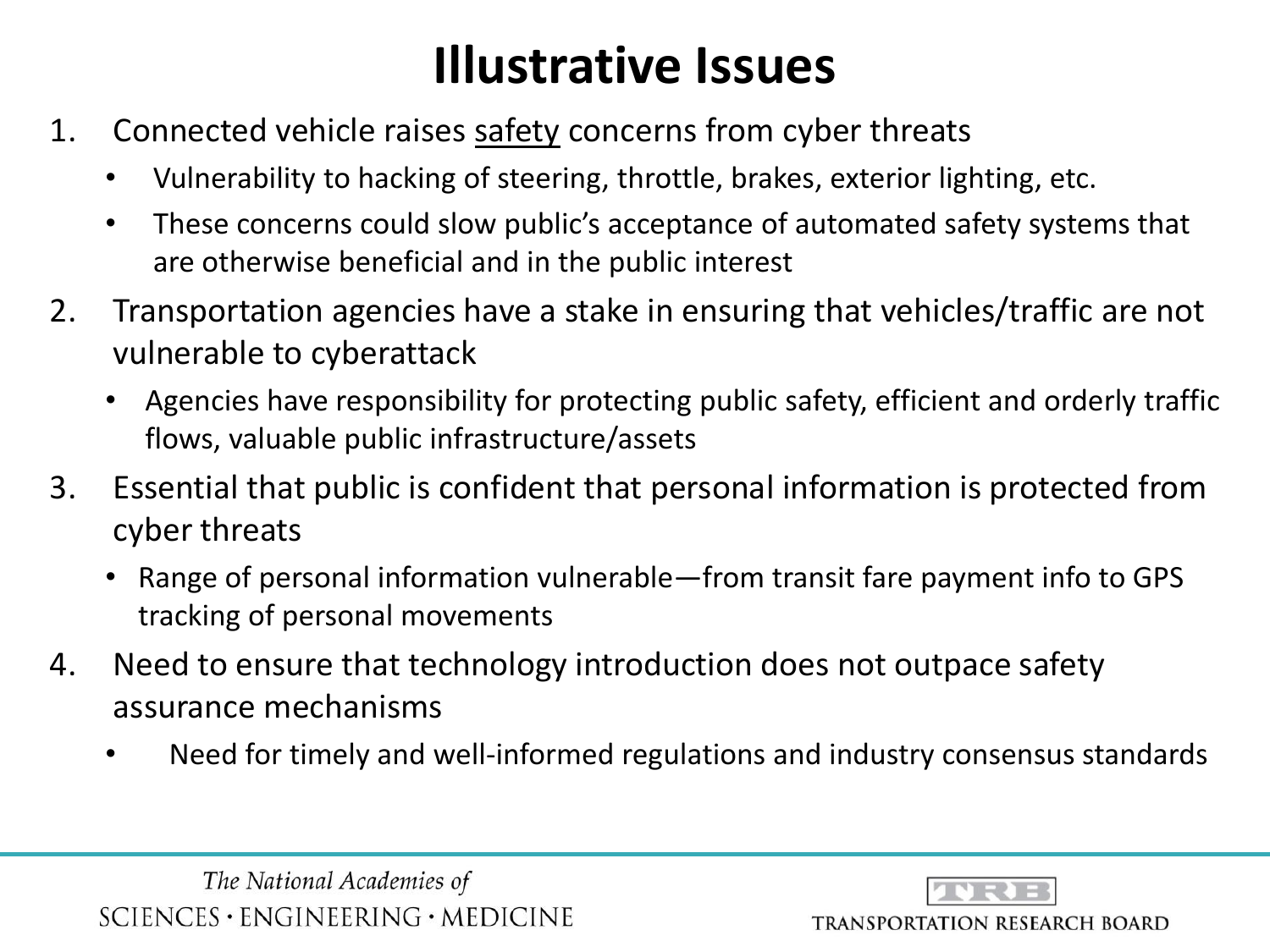#### **Possible TRB Actions**

Connected vehicle raises safety concerns from cyber threats

• TRB can host roundtables allowing dialogue among OEMs, suppliers, cybersecurity experts

Transportation agencies have a stake in ensuring that vehicles/traffic are not vulnerable to cyberattack

• TRB can leverage its connections to state and local transportation agencies to hold conferences and workshops that convene infrastructure and vehicle suppliers from all modes (trucks, buses, auto..)

Essential that public is confident that personal information is protected from cyberattack

• TRB role ???? Policy study?

Need to ensure that technology introduction does not outpace safety/security assurance mechanisms

• TRB can encourage research to inform standard-setting, perhaps through CRP

The National Academies of  $SCIENCES · ENGINEERING · MEDICINE$